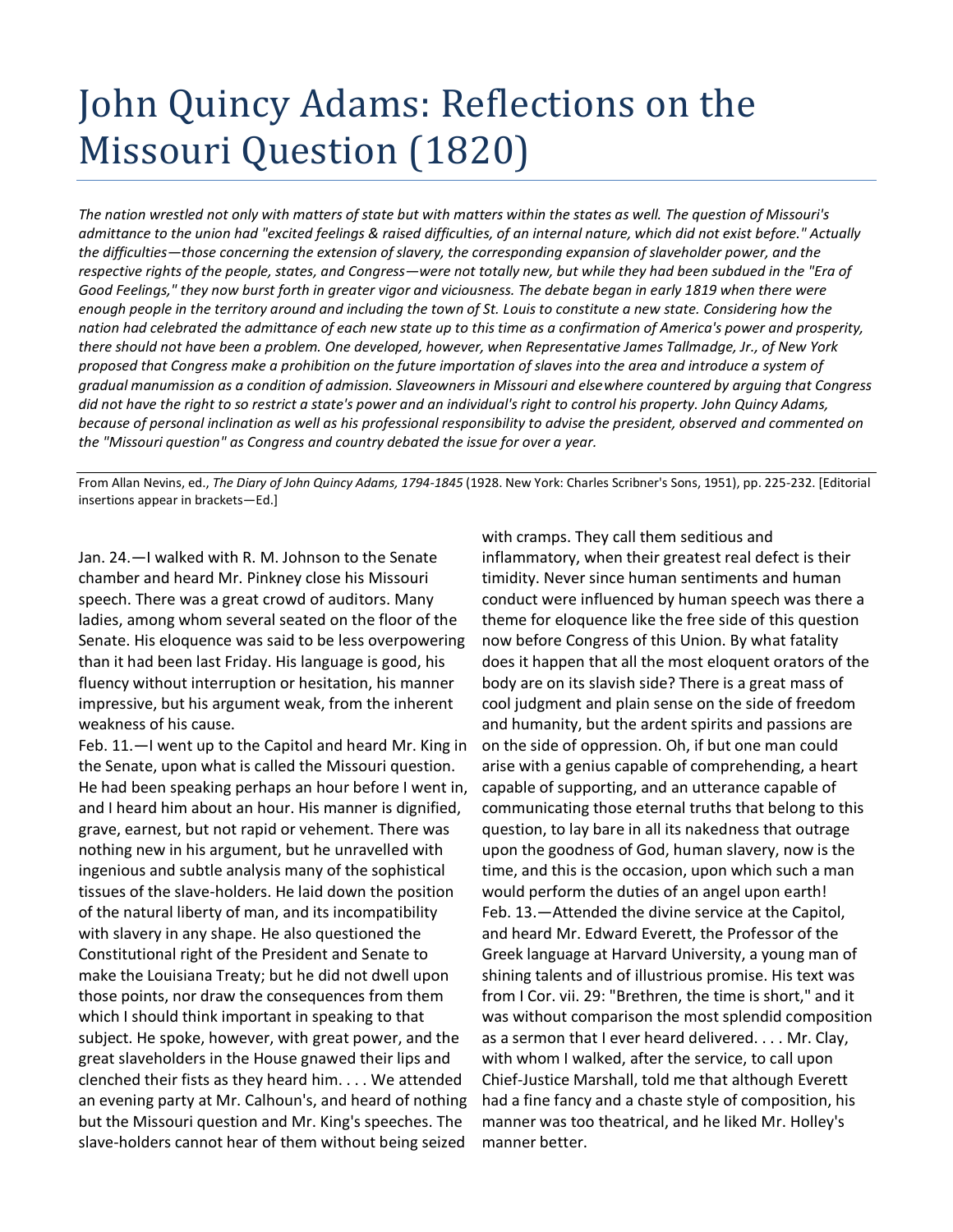Clay started, however, immediately to the Missouri question, yet in debate before both Houses of Congress, and, alluding to a strange scene at Richmond, Virginia, last Wednesday evening, said it was a shocking thing to think of, but he had not a doubt that within five years from this time the Union would be divided into three distinct confederacies. I did not incline to discuss the subject with him. We found Judges Livingston and Story with the Chief Justice. \* \* \*

February 23.—A. Livermore and W. Plumer, Junr, members of the House of Representatives from New Hampshire, called upon me, and, conversing on the Missouri slave question, which at this time agitates Congress and the Nation, asked my opinion of the propriety of agreeing to a compromise. The division in Congress and the nation is nearly equal on both sides. The argument on the free side is, the moral and political duty of preventing the extension of slavery in the immense country from the Mississippi River to the South Sea. The argument on the slave side is, that Congress have no power by the Constitution to prohibit slavery in any State, and, the zealots say, not in any Territory. The proposed compromise is to admit Missouri, and hereafter Arkansas, as States, without any restriction upon them regarding slavery, but to prohibit the future introduction of slaves in all Territories of the United States north of 36° 30' latitude. I told these gentlemen that my opinion was, the question could be settled no otherwise than by a compromise. Feb. 24.—I had some conversation with Calhoun on the slave question pending in Congress. He said he did not think it would produce a dissolution of the Union, but, if it should, the South would be from necessity compelled to form an alliance, offensive and defensive, with Great Britain.

I said that would be returning to the colonial state. He said, yes, pretty much, but it would be forced upon them. I asked him whether he thought, if by the effect of this alliance, offensive and defensive, the population of the North should be cut off from its natural outlet upon the ocean, it would fall back upon its rocks bound hand and foot, to starve, or whether it would not retain its powers of locomotion to move southward by land. Then, he said, they would find it necessary to make their communities all military. I pressed the conversation no further: but if the dissolution of the Union should result from the slave question, it is as obvious as anything that can be foreseen of futurity, that it must shortly afterwards be followed by the universal emancipation of the slaves. A more remote but perhaps

not less certain consequence would be the extirpation of the African race on this continent, by the gradually bleaching process of intermixture, where the white portion is already so predominant, and by the destructive progress of emancipation, which, like all great religious and political reformations, is terrible in its means though happy and glorious in its end. Slavery is the great and foul stain upon the North American Union, and it is a contemplation worthy of the most exalted soul whether its total abolition is or is not practicable: if practicable, by what it may be effected, and if a choice of means be within the scope of the object, what means would accomplish it at the smallest cost of human suffering. A dissolution, at least temporary, of the Union, as now constituted, would be certainly necessary ...[.] The Union might then be reorganized on the fundamental principle of emancipation. This object is vast in its compass, awful in its prospects, sublime and beautiful in its issue. \* \* \*

Washington, March 2, 1820.—The compromise of the slave question was this day completed in Congress. The Senate have carried their whole point, barely consenting to the formality of separating the bill for the admission of the State of Maine into the Union from that for authorizing the people of the Territory of Missouri to form a State Government. The condition that slavery should be prohibited by their Constitution, which the House of Representatives had inserted, they have abandoned. Missouri and Arkansas will be slave States, but to the Missouri bill a section is annexed, prohibiting slavery in the remaining part of the Louisiana cession north of latitude 36° 30'. This compromise, as it is called, was finally carried this evening by a vote of ninety to eighty-seven in the House of Representatives, after successive days and almost nights of stormy debate.

March 3.—When I came this day to my office, I found there a note requesting me to call at one o'clock at the President's house. It was then one, and I immediately went over. He expected that the two bills, for the admission of Maine, and to enable Missouri to make a Constitution, would have been brought to him for his signature, and he had summoned all the members of the Administration to ask their opinions in writing, to be deposited in the Department of State, upon two questions: 1, Whether Congress had a Constitutional right to prohibit slavery in a Territory: and 2, Whether the eighth section of the Missouri bill (which interdicts slavery forever in the Territory north of thirty-six and a half latitude) was applicable only to the Territorial State,